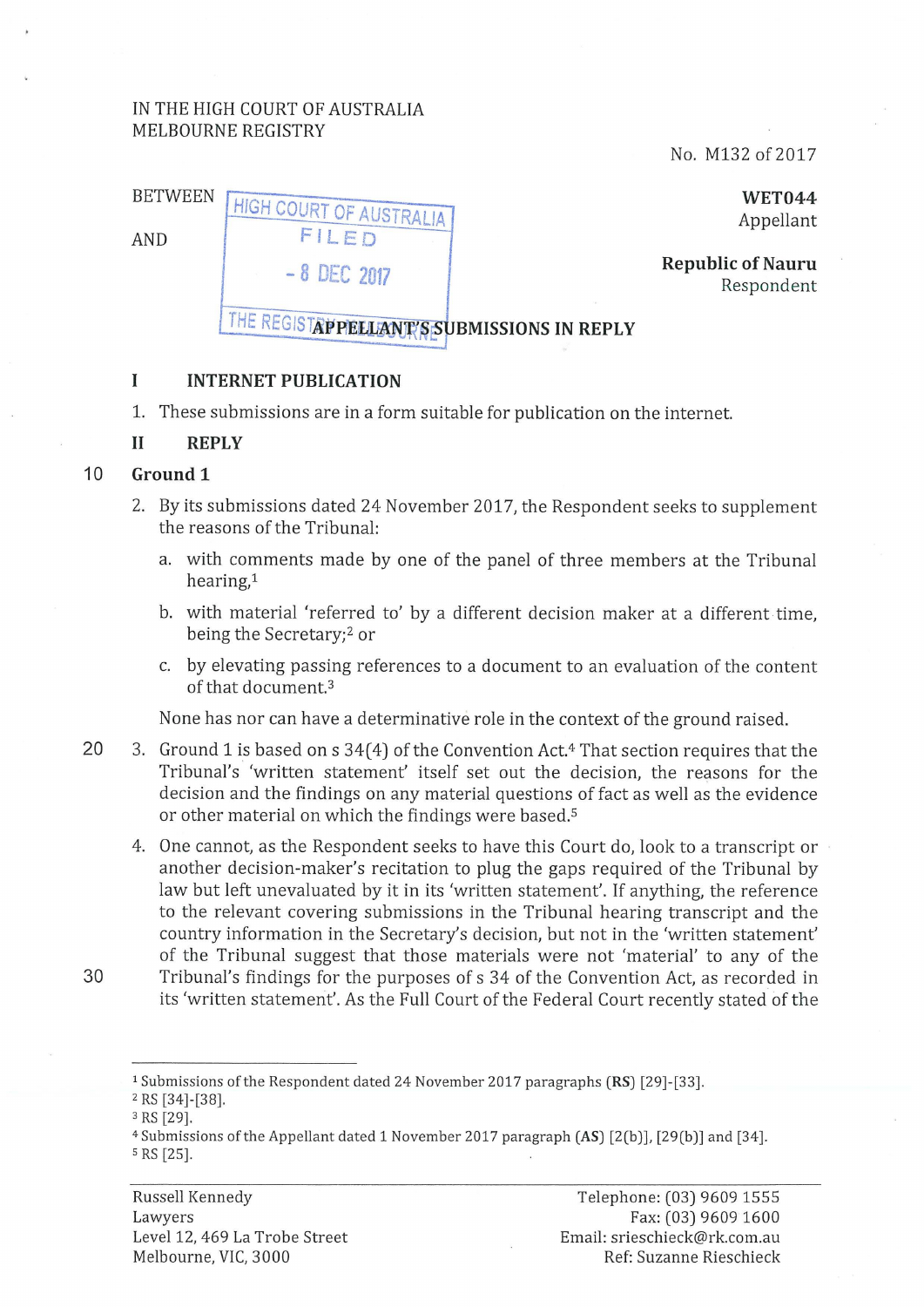equivalent provision in Australian law (s 430(1)(a)-(d) of the *Migration Act):6* 

The Court is entitled to take the reasons of the Tribunal as setting out the findings of fact the Tribunal itself considered material to its decision, and as reciting the evidence and other material which the Tribunal itself considered relevant to the findings it made: *Minister for Immigration and Multicultural Affairs v Yusuf(2001)* 206 CLR 323 *(Yusuj)* at *[10],* [34], [68]. Representing as it does what the Tribunal itself considered important and material, what is  $present$  and what is absent  $-$  from the reasons may in a given case enable a Court on review to find jurisdictional error: see *Yusuf* 206 CLR 323 at [10], [ 44], [69].

- 5. The Respondent seeks to excuse the Tribunal's failure at RS [29] by pointing out that the covering submissions to the relevant country information were 'referred to' by the Tribunal. It identifies only two such references,<sup>7</sup> at [69] and [100] of the Tribunal reasons, but neither reveal that the Tribunal *evaluated* the submissions before it on this issue.
	- a. The reference at [69] comes in the context of a summary of the matters which arose at the hearing before the Tribunal. In that context, the Tribunal's written statement notes that:

The representative referred the Tribunal to the written submissions provided as well as the applicant's own written statements from May and November 2015.

The fact that the representative referred - remotely from the Tribunal's consideration of the Appellant's claims of fear of harm as a failed asylum seeker - to the submissions says nothing about the Tribunal evaluating them, let alone considering the particular country information now in issue.

b. The reference at [100] is under the heading 'complementary protection assessment' and comes after the conclusions dealing with the claims which are the basis for this ground. At that point, the Tribunal stated:

Written submissions were advanced on the applicant's behalf that if he is returned to Iran there is a real possibility he will face treatment in breach of Nauru's international human rights treaty obligations, such as arbitrary deprivation of life, torture, or cruel[,] inhuman or degrading treatment.

While this generic statement may acknowledge the existence of written submissions, it could not be said to amount to the evaluation of submissions which is required by law.<sup>8</sup> The Tribunal did no more than to 'note',<sup>9</sup> in its written statement, that the submissions existed. It failed to engage in the 'evaluative task' required of it.<sup>10</sup> An absence of evaluation is what leads to

10

20

30

<sup>6</sup>*Ministerfor Immigration and Border Protection v MZYTS* (2013) 230 FCR 431 *(MZYTS)* at [49] per Kenny, Griffiths and Mortimer JJ.

<sup>7</sup> RS footnote 13. 8 *MZYTS* at [38] per Kenny, Griffiths and Mortimer JJ; *Linfox Australia Pty Ltd v Fair Work Commission*  [2013] FCAFC 157 at [47] per Dowsett, Flick and Griffiths JJ. 9 To adopt the language of the Full Court of the Federal Court in a similar context at *Minister for* 

*Immigration and Border Protection v CZBP* [2014] FCAFC 105 at [49], [88] per Gordon, Robertson and Griffiths JJ.<br><sup>10</sup> Ibid. at [48]-[50], [63], [65].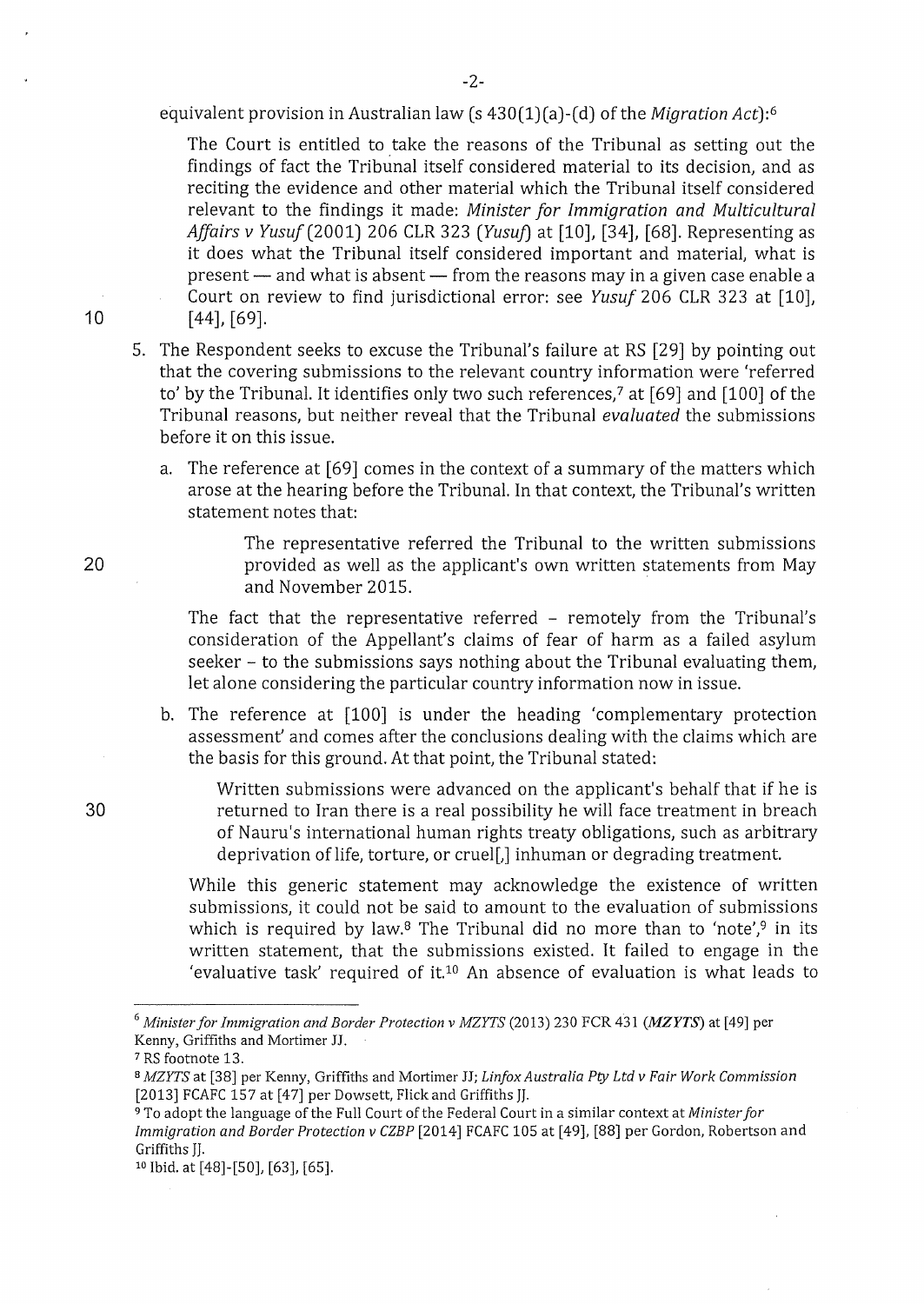jurisdictional error.<sup>11</sup>

- 6. The Respondent at RS [30]-[31] identifies two passages of the transcript of the hearing before the Tribunal at which the existence of the critical submissions are mentioned. The Respondent relies on the same passage twice<sup>12</sup> and all three citations are comments made by the same Member, Paul Fischer.
- 7. It is generally the case that statements in a hearing have less importance in determination of jurisdictional error than the reasons themselves and that 'even greater caution [than that which attends the review of administrative decisions generally] should be expressed in seeking to give too great a prominence to 10 statements made during the course of an interview.'13 Courts have also repeatedly expressed 'considerable reservation' about the use of transcripts as a means of construing a written statement of an administrative decision maker.14 This is even more the case where it is only one Member on a panel of three<sup>15</sup> which makes a comment which might indicate that that Member has read some submissions. The comment of that one member cannot be imputed to all three members when, as a Tribunal, they have committed their concluded view to writing in a way which indicates that the relevant submissions were overlooked.
- 8. At RS [37]-[38], the Respondent seeks to demonstrate that the Secretary's decision took into account some, but not all, of the information which the 20 Appellant submitted to the Tribunal. Several points can be made in response.
	- a. Examination of the references in RS footnote 26 demonstrates that the Respondent relies simply on the inclusion of various reports in the Secretary's statement of the material before him.<sup>16</sup> This recitation does not establish that the relevant parts of that material were taken into account.
- b. At [95] of the Tribunal's own reasons, the three Members state that the 'Tribunal agrees with and adopts the *reasoning and findings* of the Secretary *on this point'* and relied only on 'the *country information set out* in the Secretary's decision'.<sup>17</sup> The country information extracts and the analysis of the Secretary 'on this point' appear only on pages 11-13 of his reasons.<sup>18</sup> That passage does 30 not include nor cross-refer to the 'additional. information' amongst the 'material before the' Secretary which is mentioned earlier.19 The Respondent seeks to have this Court impute to the Tribunal an evaluation of information which the Secretary merely listed.<sup>20</sup> That adventurous submission ought to be rejected because it seeks to add to one set of reasons an evaluation missing from another set of reasons on which the first set of reasons relied.

<sup>11</sup> Ibid [65].

<sup>12</sup> RS footnotes 13 and 14.

<sup>&</sup>lt;sup>13</sup> SZRCI v Minister for Immigration and Citizenship (2012) 214 FCR 584 at [51] per Flick J.<br><sup>14</sup> See, most recently, Minister for Immigration and Border Protection v MZAIV [2016] FCA 251 at [33]-[34] per Mortimer J, by which her Honour agreed with *Kelly v Australian Postal Corporation* (2015) 67 AAR 359 [51]-[53] per Griffith J who adopted the 'considerable reservation' of Flick J in *WZAQU v Minister for Immigration and Citizenship* [2013] FCA 327 at [30].<br><sup>15</sup> CB 199; see also s 19, 21(2) of the Convention Act.<br><sup>16</sup> At CB 58-59.

<sup>17</sup> Emphasis added. See CB 216, relevantly quoted at RS [27].

<sup>&</sup>lt;sup>18</sup> CB 63-65.<br><sup>19</sup> CB 58.

<sup>2</sup>o RS footnote 26 referring to CB 58-59.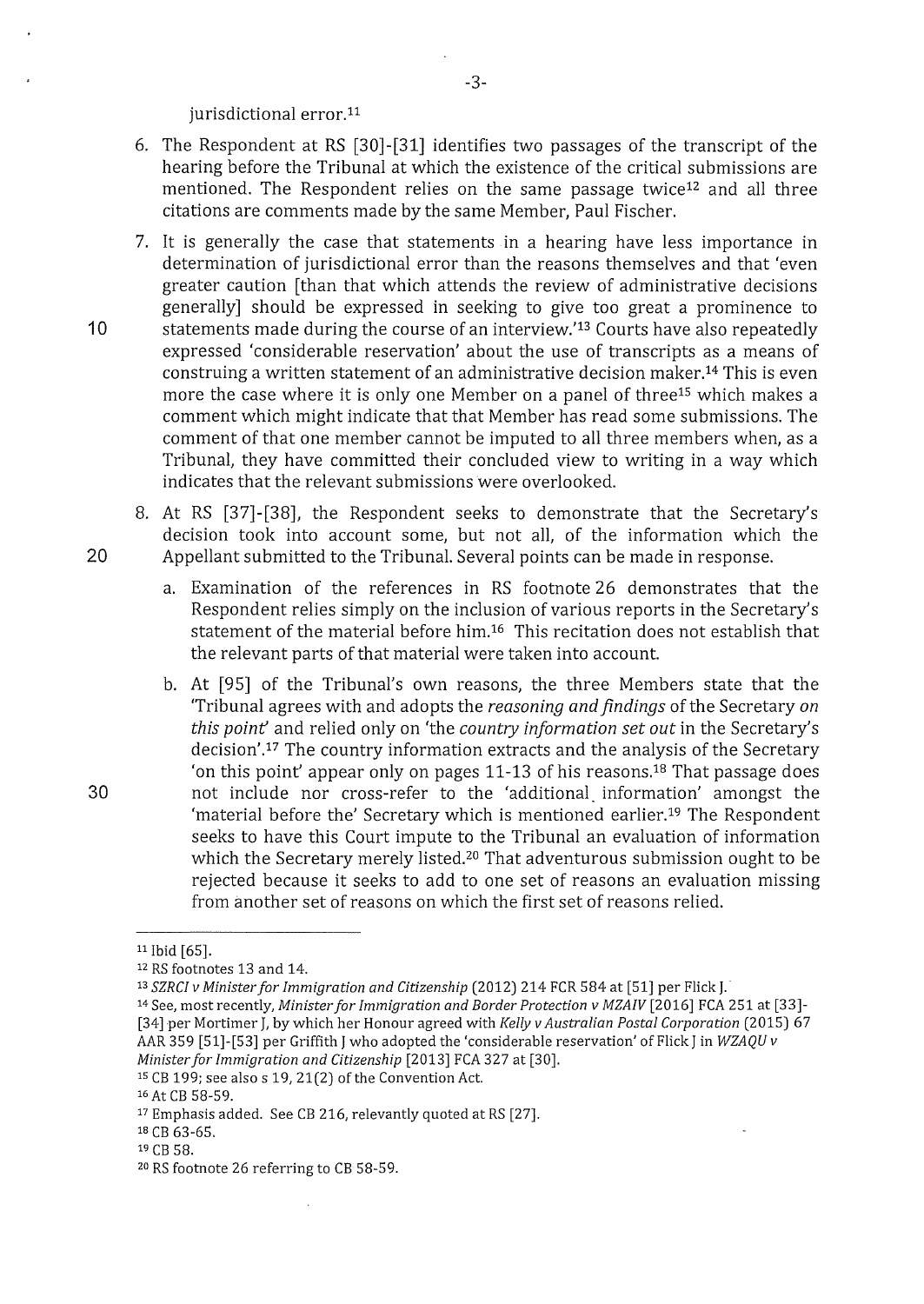- c. Even if only one 'credible, relevant and significant'21 piece of information was added between the Secretary's decision and the Tribunal's decision, and that information was not 'dealt with' by the Tribunal, that would be enough to find jurisdictional error. 'Whenever rejection of evidence is one of the reasons for the decision, the Tribunal must set that out as one of its reasons.<sup>'22</sup> That is so because, as this Court recently acknowledged, in the context where the ultimate question is one of 'degree and proportion',<sup>23</sup> any relevant information has a role to play in reaching the ultimate conclusion.
- 9. In any event, the Respondent accepts that there are two pieces of information 10 which were not before the Secretary and not in any way considered, let alone, evaluated by the Tribunal.
	- a. The first  $(AS [31(c)]^{24}$  and RS  $[38]$ ) relates to serious mistreatment of persons detained in Iran, particularly during 'pre-trial detention'. That country information needs to be read alongside the statement of an Iranian judge that those who return as failed asylum seekers 'will therefore be held for a few days' and 'interrogated' and that a returned asylum seeker can be arrested even without a political profile.25 The relevant country information should not be read in isolation, as the Respondent seeks to have the Court do.
- b. The second (AS [31(f)] and RS [38]) directly contradicted the country 20 information on which the Secretary (and, in turn, the Tribunal) relied. It noted the Iranian government's 'inconsistent and ambiguous position with regard to the return of émigrés to Iran, including the possibility that perceived political dissenters will continue to face persecution upon their return.' It was relevant because the Appellant's claim of protection was based on being a failed asylum seeker and consequently a person who would be perceived to have an adverse political opinion against the government.26 It highlighted that the country information relied upon by the Secretary and the Tribunal was not reliable and should therefore not be taken as the only, nor the final, word on the topic.

For these reasons, the Court can be satisfied that the information at AS [31] was 30 relevant to the Tribunal because it contradicted the analysis and conclusions of the Secretary, on which the Tribunal relied. Accordingly, it ought to have been dealt with by the Tribunal.

<sup>&</sup>lt;sup>21</sup> BRF038 v The Republic of Nauru [2017] HCA 44 at [60] per Keane, Nettle and Edelman JJ.<br><sup>22</sup> Re Minister for Immigration and Multicultural Affairs; Ex parte Durairajasingham (2000) 74 ALJR 405 at [65] per McHugh J; *Minister for Immigration and Border Protection v CZBP* [2014] FCAFC 105 at

<sup>[102]</sup> per Gordon, Robertson and Griffiths JJ.<br><sup>23</sup> BRF038 v The Republic of Nauru [2017] HCA 44 at [43], [63] per Keane, Nettle and Edelman JJ.

<sup>&</sup>lt;sup>24</sup> The correct citation for this information is contained footnote 161 of the Appellant's submissions to the Tribunal at CB 107, namely the Amnesty International Report 2014/2015- Iran dated 25 February 2015. <sup>25</sup> AS 31(d) and AS 31(e).  $26$  AS footnote 18.